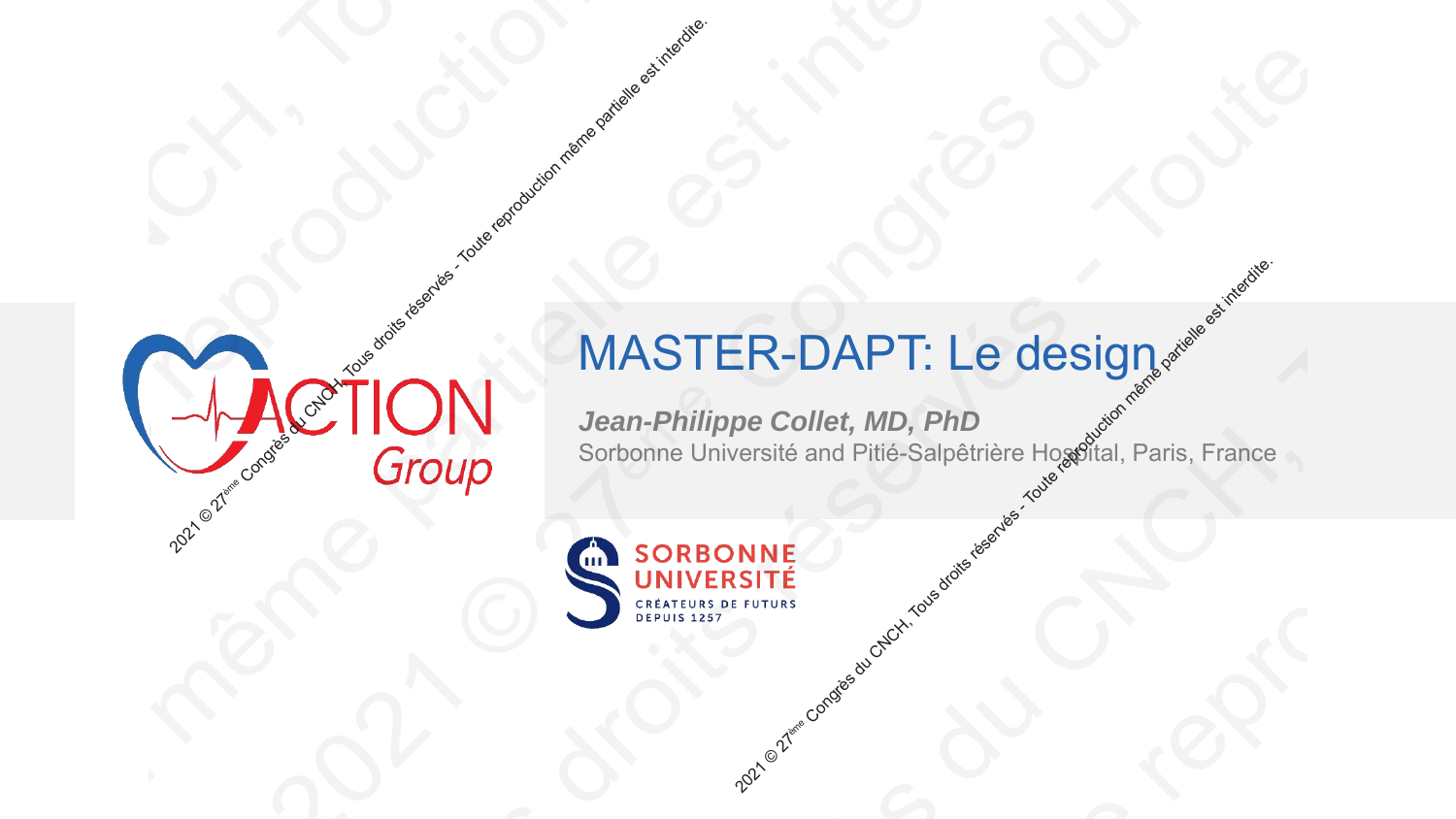### **Disclosures**





Prof. Dr. Jean-Philippe Collet has received financial support/sponsorship for research support, consultation or speaker fees from the following companies:

AstraZeneca, Boston Sciৣent̃tific, Bristol-Myers Squibb, Lead-Up, Medtronic, WebMD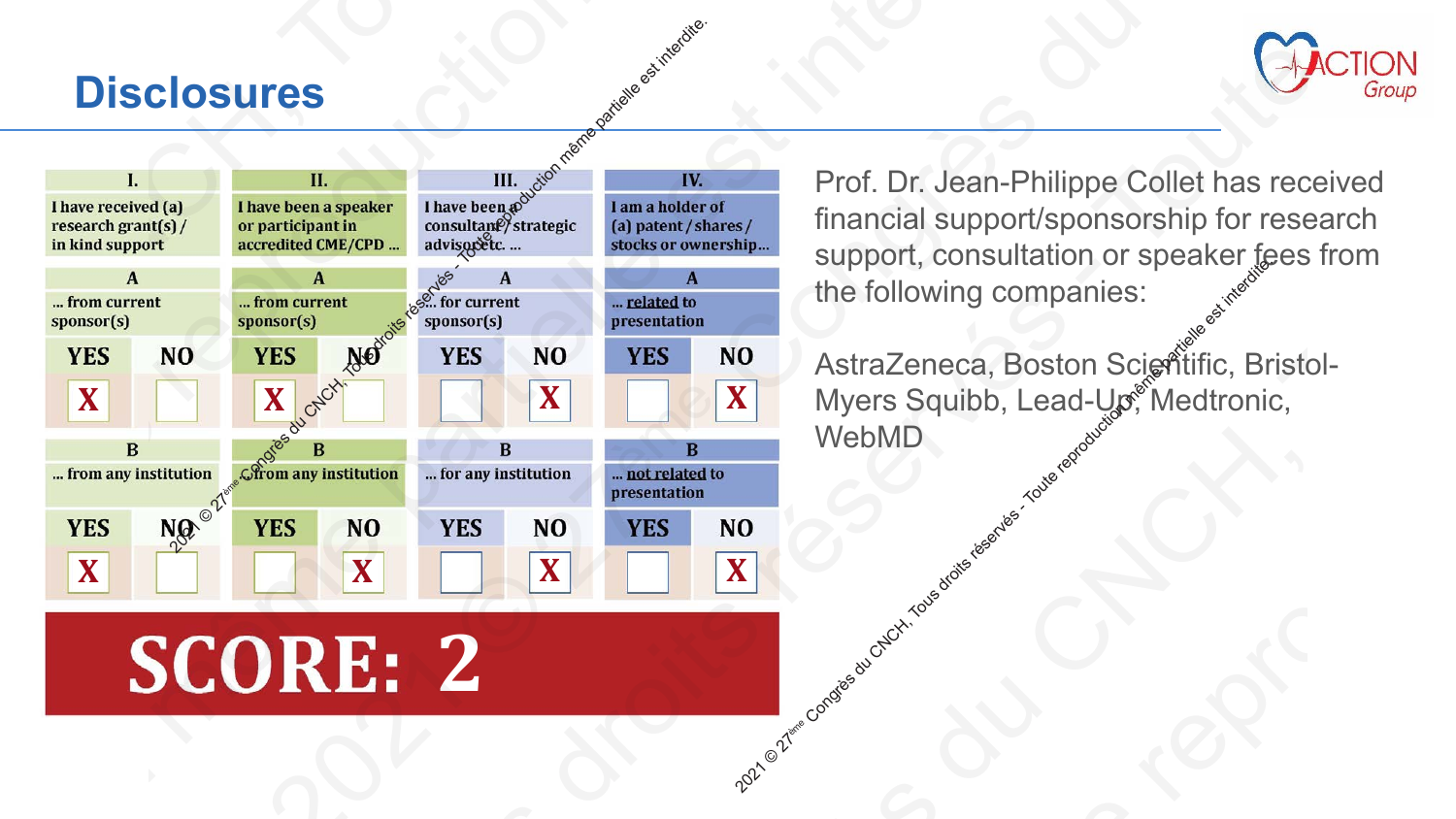



# 2020 Guidelines for the management of patients with ACS in patients without persistent ST-segment elevation Collet J-P, Thiele H. | Eur Heart J 2020<br>
Collect System (COLLER) The COLLER HEART DESERVES - Tour Means of the memorial call partielle est interdite.<br>
Collet J-P, Thiele H. | Eur Heart J 2020<br>
The memorial for all patient Eur Heart J 2020<br>
Partiellevation (1976)<br>
Congrès du Congrès de Congrès du Congrès du Congrès du Congrès du Congrès du Congrès du Congrès du Congrès du Congrès du Congrès du Congrès du Congrès du Congrès du Congrès du Cong 2021 ND<br>2021 Congrès du Congrès du Congrès du Congrès du Congrès du Congrès du Congrès du Congrès du Congrès du Congrès du Congrès du Congrès du Congrès du Congrès du Congrès du Congrès du Congrès du Congrès du Congrès du **2020 Guidelfines for the management of patients in patients in patients without persistent ST-segment elevation members of the management of patients Collect J-P, Thiele H. | Eur Heart J 2020 2020** Guidel<sup>ffnes</sup> for the management of patients with  $\frac{1}{2}$ <br>
2020 Guidelfines for the management of patients with  $\frac{1}{2}$ <br> **Congrès in patients without persistent ST-segment elevation and the conflict of the stat 2020** Guidel<sup>ffnes</sup> for the management of patients with  $\frac{1}{2}$ <br>
2020 Guidelfines for the management of patients with  $\frac{1}{2}$ <br> **Congrès in patients without persistent ST-segment elevation and the conflict of the stat 2020** Guidel<sup>ffnes</sup> for the management of patients with  $\frac{1}{2}$ <br>
2020 Guidelfines for the management of patients with  $\frac{1}{2}$ <br> **Congrès in patients without persistent ST-segment elevation and the conflict of the stat EXGROUND**<br>
2020 Guidelfines for the management of patients with  $ACS$ <br>
in patients without persistent ST-segment elevation.<br>
Collet J-P, Thiele H. | Eur Heart J 2020<br>
Congrès de Congrès en the Congrès de la distinction mé **2020** Guidel<sup>ffnes</sup> for the management of patients with  $\frac{1}{2}$ <br>
2020 Guidelfines for the management of patients with  $\frac{1}{2}$ <br> **Congrès in patients without persistent ST-segment elevation and the conflict of the stat**

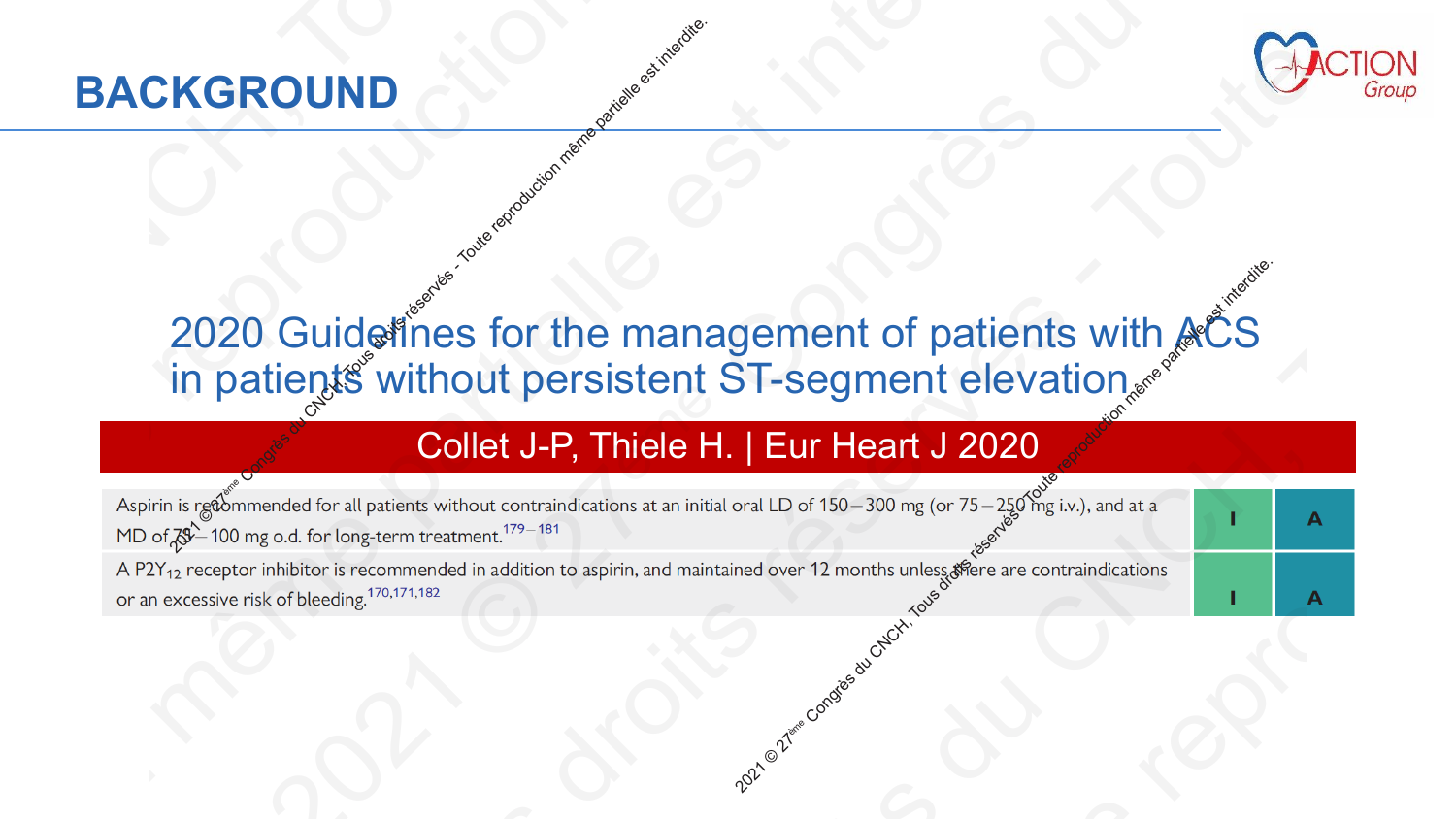#### *After 1-3 months DAPT, randomization to P2Y12i-monotherapy or continued DAPT*



| nort DAPT followed by P2Y12i monotherapy<br>Stent Thrombosis<br>P2Y <sub>12</sub> -I<br>SAPT DAPT<br>n (%) n (%)<br>$HR$ [95% CI] $W_{Fixed}$ $W_{Random}$ (%) $(%)$<br>$\begin{array}{ccc} \textsf{HR} & \textsf{[95\% CI]} & & \textsf{W}_{\textsf{Fixed}} & \textsf{W}_{\textsf{Random}} \ & & \textsf{(\%)} & & \textsf{(\%)} \end{array}$<br><b>Trial</b><br>0.87 [0.40, 1.88] 5.8 13.2<br>0.30 [0.13, 0.65] 5.4 12.7<br>0.86 [0.67, 1.11] 53.6 29.3<br>0.49 [0.33, 0.74] 21.0 23.9<br>0.56 [0.34, 0.91] 14.2 20.8<br>$3(0.2)$ $2(0.1)$<br>SMART-CHOICE<br>3.4<br>[0.25, 9.02]<br>3.4<br>$4(0.3)$ $1(0.1)$<br>STOPDAPT-2<br>2.3<br>$\longrightarrow$ $\cancel{303}$ [0.45, 36.08] 2.3<br>$\overline{\phantom{a}}$<br>64.7<br>$31(0.8)$ $32(0.8)$<br>$\sqrt{6}$ 1.30 [0.86, 1.95] 64.7<br><b>GLOBAL LEADERS</b><br>$0.74$ [0.37, 1.47] 22.8 22.8<br>$14(0.4)$ $19(0.6)$<br>6(0.4) $4(0.3)$<br><b>TWILIGHT</b><br>$\overrightarrow{O}$ 1.51 [0.43, 5.33] 6.8 6.8<br><b>TICO</b><br>$ -$<br>1.19 [0.86, 1.65] $p=0.302$<br>1.19 [0.86, 1.65] $p=0.302$<br>1.19 [0.77, 1.83] $p=0.325$<br>[0.70, 2.03]<br><b>Fixed effect model</b><br>p<0.0001<br>0.68 [0.57, 0.82]<br>Random-effects model<br>$p=0.005$<br>$0.60$ [0.42, 0.86]<br>$p = 0.048$<br>Random-effects model with CI correction<br>Q=3.389, $p_Q$ =0.495; $\tau^2$ =0; $l^2$ =0%<br>$0.61$ [0.37, 0.99]<br>[0.19, 1.89]<br>$\begin{array}{ c c c c c }\n\hline\n& & & & & & \\ \hline\n0.2 & 0.5 & 1 & 2 & 5\n\end{array}$<br>$DAPT$ $\longrightarrow$<br>$\leftarrow$ $\frac{P2Y_{12}I}{SAPT}$<br><b>monotherapy comparator and no HBR</b><br><b>ACCEPT OF MEDICINE DEL PROPREDICINE CENTRE DEL PROPREDICINE RCSI</b> SCIENCES<br>CVRI <sub>N</sub> |                                                                                                                                                                                                                                |  |
|------------------------------------------------------------------------------------------------------------------------------------------------------------------------------------------------------------------------------------------------------------------------------------------------------------------------------------------------------------------------------------------------------------------------------------------------------------------------------------------------------------------------------------------------------------------------------------------------------------------------------------------------------------------------------------------------------------------------------------------------------------------------------------------------------------------------------------------------------------------------------------------------------------------------------------------------------------------------------------------------------------------------------------------------------------------------------------------------------------------------------------------------------------------------------------------------------------------------------------------------------------------------------------------------------------------------------------------------------------------------------------------------------------------------------------------------------------------------------------------------------------------------------------------------------------------------------------------------------------------------------------------------------------------------------------------------------------------|--------------------------------------------------------------------------------------------------------------------------------------------------------------------------------------------------------------------------------|--|
|                                                                                                                                                                                                                                                                                                                                                                                                                                                                                                                                                                                                                                                                                                                                                                                                                                                                                                                                                                                                                                                                                                                                                                                                                                                                                                                                                                                                                                                                                                                                                                                                                                                                                                                  |                                                                                                                                                                                                                                |  |
|                                                                                                                                                                                                                                                                                                                                                                                                                                                                                                                                                                                                                                                                                                                                                                                                                                                                                                                                                                                                                                                                                                                                                                                                                                                                                                                                                                                                                                                                                                                                                                                                                                                                                                                  |                                                                                                                                                                                                                                |  |
|                                                                                                                                                                                                                                                                                                                                                                                                                                                                                                                                                                                                                                                                                                                                                                                                                                                                                                                                                                                                                                                                                                                                                                                                                                                                                                                                                                                                                                                                                                                                                                                                                                                                                                                  |                                                                                                                                                                                                                                |  |
|                                                                                                                                                                                                                                                                                                                                                                                                                                                                                                                                                                                                                                                                                                                                                                                                                                                                                                                                                                                                                                                                                                                                                                                                                                                                                                                                                                                                                                                                                                                                                                                                                                                                                                                  |                                                                                                                                                                                                                                |  |
|                                                                                                                                                                                                                                                                                                                                                                                                                                                                                                                                                                                                                                                                                                                                                                                                                                                                                                                                                                                                                                                                                                                                                                                                                                                                                                                                                                                                                                                                                                                                                                                                                                                                                                                  |                                                                                                                                                                                                                                |  |
|                                                                                                                                                                                                                                                                                                                                                                                                                                                                                                                                                                                                                                                                                                                                                                                                                                                                                                                                                                                                                                                                                                                                                                                                                                                                                                                                                                                                                                                                                                                                                                                                                                                                                                                  |                                                                                                                                                                                                                                |  |
|                                                                                                                                                                                                                                                                                                                                                                                                                                                                                                                                                                                                                                                                                                                                                                                                                                                                                                                                                                                                                                                                                                                                                                                                                                                                                                                                                                                                                                                                                                                                                                                                                                                                                                                  |                                                                                                                                                                                                                                |  |
|                                                                                                                                                                                                                                                                                                                                                                                                                                                                                                                                                                                                                                                                                                                                                                                                                                                                                                                                                                                                                                                                                                                                                                                                                                                                                                                                                                                                                                                                                                                                                                                                                                                                                                                  |                                                                                                                                                                                                                                |  |
|                                                                                                                                                                                                                                                                                                                                                                                                                                                                                                                                                                                                                                                                                                                                                                                                                                                                                                                                                                                                                                                                                                                                                                                                                                                                                                                                                                                                                                                                                                                                                                                                                                                                                                                  |                                                                                                                                                                                                                                |  |
|                                                                                                                                                                                                                                                                                                                                                                                                                                                                                                                                                                                                                                                                                                                                                                                                                                                                                                                                                                                                                                                                                                                                                                                                                                                                                                                                                                                                                                                                                                                                                                                                                                                                                                                  |                                                                                                                                                                                                                                |  |
|                                                                                                                                                                                                                                                                                                                                                                                                                                                                                                                                                                                                                                                                                                                                                                                                                                                                                                                                                                                                                                                                                                                                                                                                                                                                                                                                                                                                                                                                                                                                                                                                                                                                                                                  |                                                                                                                                                                                                                                |  |
|                                                                                                                                                                                                                                                                                                                                                                                                                                                                                                                                                                                                                                                                                                                                                                                                                                                                                                                                                                                                                                                                                                                                                                                                                                                                                                                                                                                                                                                                                                                                                                                                                                                                                                                  |                                                                                                                                                                                                                                |  |
|                                                                                                                                                                                                                                                                                                                                                                                                                                                                                                                                                                                                                                                                                                                                                                                                                                                                                                                                                                                                                                                                                                                                                                                                                                                                                                                                                                                                                                                                                                                                                                                                                                                                                                                  |                                                                                                                                                                                                                                |  |
|                                                                                                                                                                                                                                                                                                                                                                                                                                                                                                                                                                                                                                                                                                                                                                                                                                                                                                                                                                                                                                                                                                                                                                                                                                                                                                                                                                                                                                                                                                                                                                                                                                                                                                                  |                                                                                                                                                                                                                                |  |
|                                                                                                                                                                                                                                                                                                                                                                                                                                                                                                                                                                                                                                                                                                                                                                                                                                                                                                                                                                                                                                                                                                                                                                                                                                                                                                                                                                                                                                                                                                                                                                                                                                                                                                                  | I months DAPT, randomization to P2Y12i-monotherapy or continued DAPT                                                                                                                                                           |  |
|                                                                                                                                                                                                                                                                                                                                                                                                                                                                                                                                                                                                                                                                                                                                                                                                                                                                                                                                                                                                                                                                                                                                                                                                                                                                                                                                                                                                                                                                                                                                                                                                                                                                                                                  | <b>P2Y<sub>12</sub>-1</b><br><b>SAPT</b> DAPT<br>n (%) n (%)<br>12 (0.8) 14 (1.0)<br>8 (0.5) 27 (1.8) -<br>117 (1.5) 136 (1.7)<br>34 (1.0) 69 (2.0)<br>25 (1.7) 45 (3.0)<br>with CI correction<br>).096; I <del>'</del> =63.5% |  |
|                                                                                                                                                                                                                                                                                                                                                                                                                                                                                                                                                                                                                                                                                                                                                                                                                                                                                                                                                                                                                                                                                                                                                                                                                                                                                                                                                                                                                                                                                                                                                                                                                                                                                                                  | EATS: Different P2Y12 inhibitors were used, differing proportion of ACS<br>s, DAPT stopped at different time points, no short DAPT followed by ASA                                                                             |  |
|                                                                                                                                                                                                                                                                                                                                                                                                                                                                                                                                                                                                                                                                                                                                                                                                                                                                                                                                                                                                                                                                                                                                                                                                                                                                                                                                                                                                                                                                                                                                                                                                                                                                                                                  | t al.   Eur Heart J. 2021                                                                                                                                                                                                      |  |
|                                                                                                                                                                                                                                                                                                                                                                                                                                                                                                                                                                                                                                                                                                                                                                                                                                                                                                                                                                                                                                                                                                                                                                                                                                                                                                                                                                                                                                                                                                                                                                                                                                                                                                                  |                                                                                                                                                                                                                                |  |
|                                                                                                                                                                                                                                                                                                                                                                                                                                                                                                                                                                                                                                                                                                                                                                                                                                                                                                                                                                                                                                                                                                                                                                                                                                                                                                                                                                                                                                                                                                                                                                                                                                                                                                                  |                                                                                                                                                                                                                                |  |
|                                                                                                                                                                                                                                                                                                                                                                                                                                                                                                                                                                                                                                                                                                                                                                                                                                                                                                                                                                                                                                                                                                                                                                                                                                                                                                                                                                                                                                                                                                                                                                                                                                                                                                                  |                                                                                                                                                                                                                                |  |
|                                                                                                                                                                                                                                                                                                                                                                                                                                                                                                                                                                                                                                                                                                                                                                                                                                                                                                                                                                                                                                                                                                                                                                                                                                                                                                                                                                                                                                                                                                                                                                                                                                                                                                                  |                                                                                                                                                                                                                                |  |

*CAVEATS: Different P2Y12 inhibitors were used, differing proportion of ACS patients, DAPT stopped at different time points, no short DAPT followed by ASA monotherapy comparator and no HBR*

Giacoppo et al. | Eur Heart J. 2021



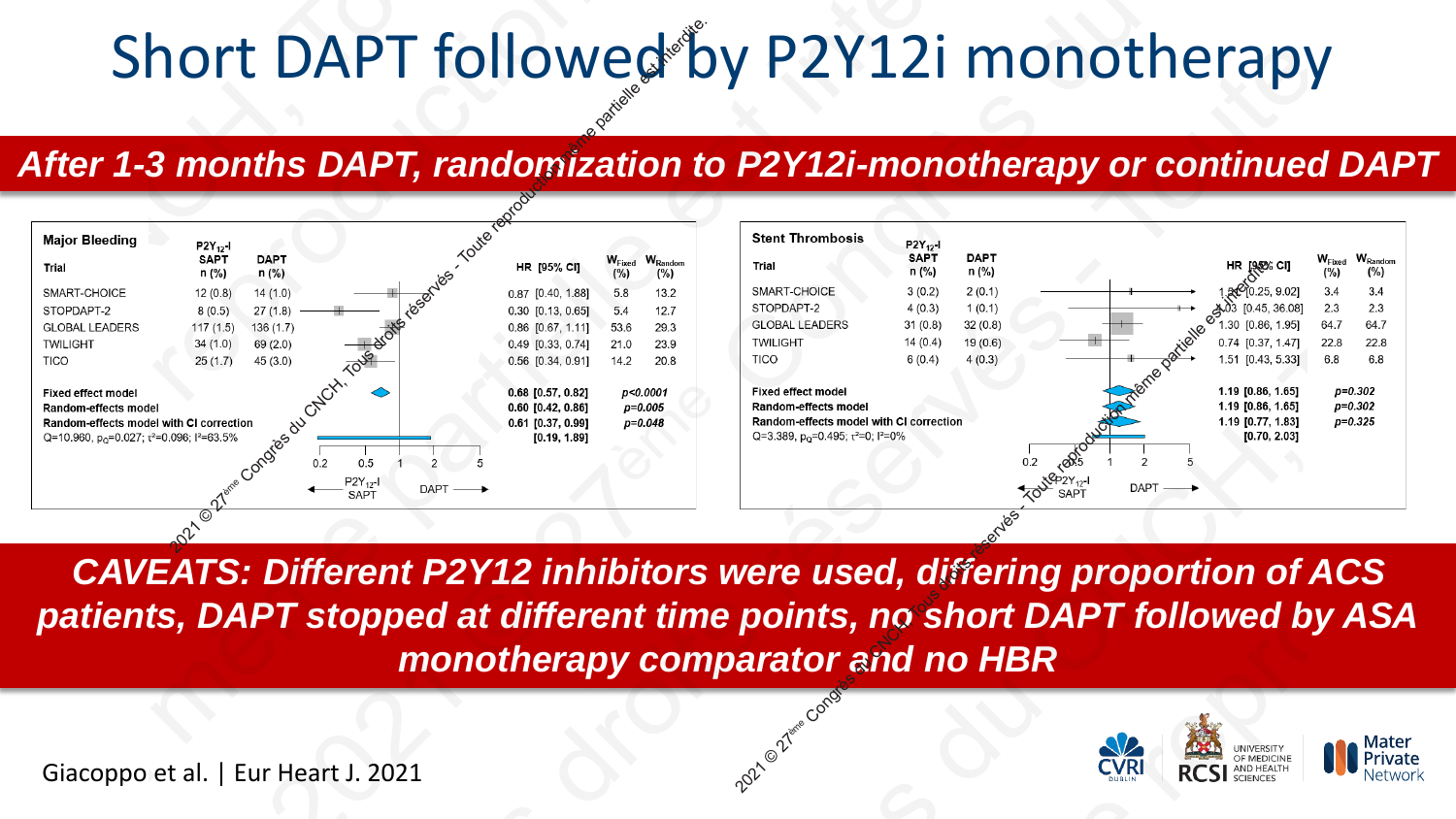# **MASTER DAPT Trial**



**Screened Population: HBR pts, treated exclusively with Ultimaster stent, with no restriction based on clinical presentation or PCI complexity**

# 30 (+14) Days after PCI Abbreviated DAPT **Immediate DAPT discontinuation Standard DAPT DAPT for ≥ 2 or 5 months in pts with or without OAC indication, respectively Sx:** Site Need for oral anticoagulation Prior MI within 12 months followed by SAPT for 11 months or 5 months if OAC is indicated **Randomization and Regimens Free from cardiac and cerebral ischemic events** and active bleeding No further revascularization planned **2021 Propulation: HBR pts, tree**<br> **20** (+14) Day<br>
egimens<br>
Pree from cardiac and act<br>
No further revase<br>
No further revase<br>
No further revase 2022<br>
2022<br>
2022 Deeding<br>
2022<br>
2022 Or 5 Months in pts was dropped to the partielle est interdite.<br>
2022 Or 5 Months in pts was dropped to the partielle est interest interdite.<br>
2022 Or 5 Months in pts was dropped to the **2021 CONSERVER CONGRESS APT OF ALL PROPERTY CONSERVER CONGRESS AND CONSERVER CONSERVER CONGRESS CONSERVER CONSERVER CONSERVER CONSERVER CONSERVER CONSERVER CONSERVER CONSERVER CONSERVER CONSERVER CONSERVER CONSERVER CONSE** ERDAPT<br>
2020 Screened Population: HBR pts, treated exclusively with L<br>
with no restriction based on clinical presentation or PCI com<br>
The form cardiac and creebeding<br>
Free from cardiac and creebeding<br>
No further revascular ERDAPT<br>
2020 Screened Population: HBR pts, treated exclusively with Ultimaster stent,<br>
with no restriction based on clinical presentation or PCI complexity<br>
20 (+t4) Days after PCI<br>
and Regimens<br>
Free from cardiac and cree ERDAPT<br>
2020 Screened Population: HBR pts, treated exclusively with Ultimaster stent,<br>
with no restriction based on clinical presentation or PCI complexity<br>
20 (+t4) Days after PCI<br>
and Regimens<br>
Free from cardiac and cree ERDAPT<br>
2020 Screened Population: HBR pts, treated exclusively with Ultimaster stent,<br>
with no restriction based on clinical presentation or PCI complexity<br>
20 (+t4) Days after PCI<br>
and Regimens<br>
Free from cardiac and cree **2020 Congrès du CNCH, Tous droits réservés du CNCH, CNCH, CNCH, CNCH, CNCH, CNCH, CNCH, CNCH, CNCH, CNCH, CNCH, CNCH, CNCH, CNCH, CNCH, CNCH, CNCH, CNCH, CNCH, CNCH, CNCH, CNCH, CNCH, CNCH, CNCH, CNCH, CNCH, CNCH, CNCH, C** ERDAPT<br>
2020 Screened Population: HBR pts, treated exclusively with Ultimaster stent,<br>
with no restriction based on clinical presentation or PCI complexity<br>
20 (+t4) Days after PCI<br>
and Regimens<br>
Free from cardiac and cree

followed by SAPT up to 11 months

HBR: high bleeding risk; DAPT: dual antiplatelet therapy; SAPT: single antiplatelet therapy; MI myocardial infarction: OAC: oral anticoagulation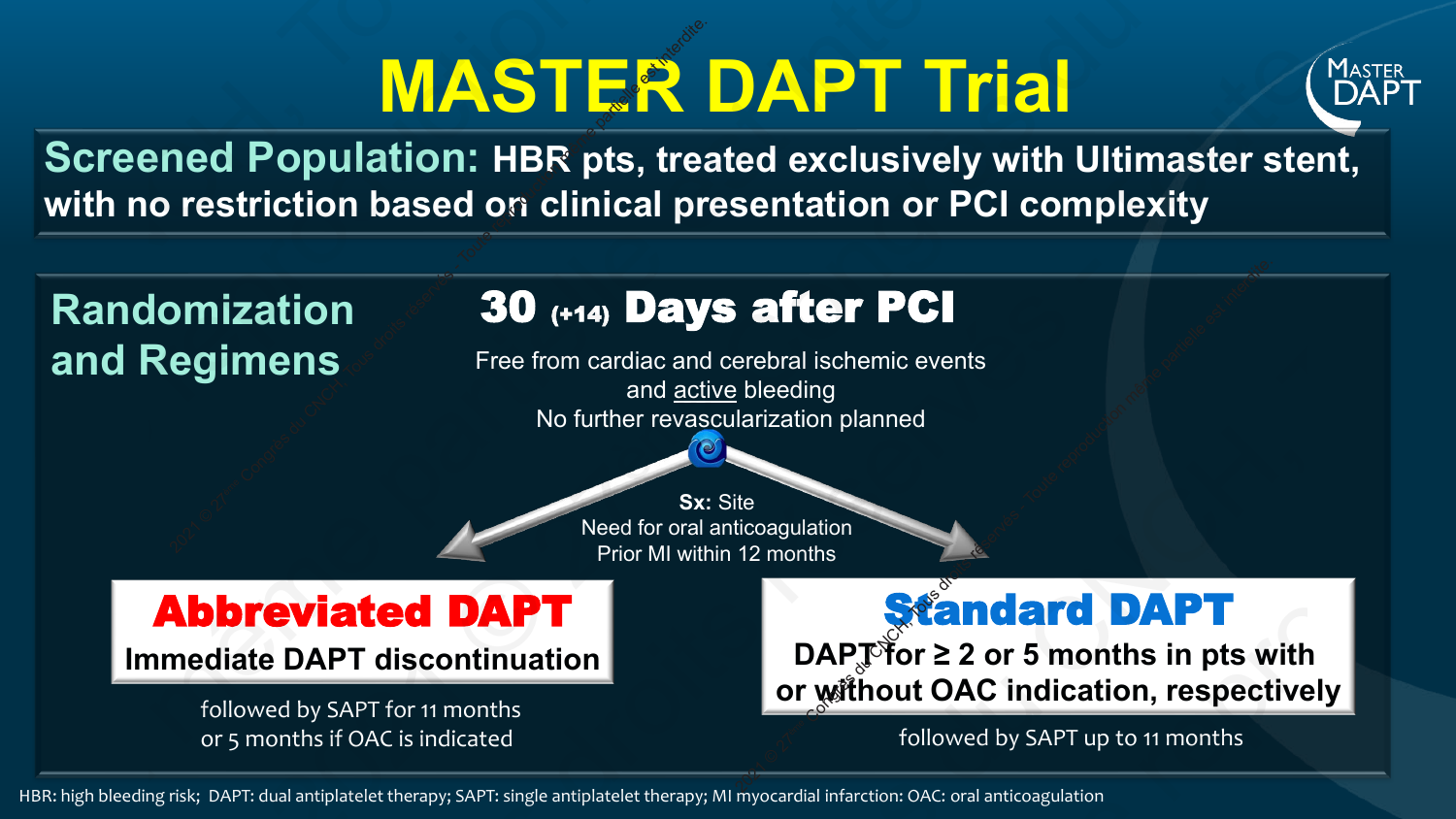# **Study Endpoints**



The study has 3 primary endpoints to be tested in an hierarchical order:

**Net adverse clinical events (NACE): the composite of all-cause death, MI, stroke, and major bleeding defined as BARC type 3 or 5 2022 Endpoints**<br>2022 Endpoints<br>The study has 3 primary endpoints<br>**Exerces dest interest interact reproduced:**<br>2023 - Toute reproduced:<br>2023 - Toute reproduced:<br>2023 - Toute reproduction major set in terms of the parties.

**Major adverse cardiac and cerebral events (MACCE): the composite of all-cause death, MI, and stroke** 

**Major or clinically relevant non-major bleeding (MCB): the composite of BARC type 2, 3 and 5 bleeding**

The first two primary endpoints were to be tested on a non-inferiority basis in the per protocol population. If non-inferiority was met for both, the third primary endpoint was to be tested on superiority basis in the Intention to treat population. The main analyses evaluate the occurrence of the primary endpoints between randomization and 335 after index PCI 2021 The composite of all-cause death, N<br>
2021 Gefined as BARC type 3 or  $5^{\circ}$ <br>
2021 Events (MACCE): the composite of<br>
2021 MI, and stroke<br>
2021 Or bleeding (MCE): the composite of<br>
3 and 5 bleesting<br>
Duity basis in the **2021 Conserved CONT CONTREVERT CONTREVERT CONTREPT**<br>
2021 Primary endpoints to be tested in an hierarchical order:<br>
2021 Conservére during a strike, and major bleeding defined as BARC type 3 or 5<br>
2021 Conservére cardiac **2020 CONGREGIVE CONGREGIVE CONGREGIVED CONGREGIVED CONGREGIVED CONGREGIVED CONGREGIVED CONGREGIVED CONGREGIVED CONGREGIVED CONGREGIVED CONGREGIVED CONGREGIVED CONGREGIVED CONGREGIVED CONGREGIVED CONGREGIVED CONGREGIVED CO 2020 Study Endpoints**<br>
2020 The study has 3 primary endpoints to be tested in an hierarchical order:<br>
Net adverse clarical events (NACE): the composite of all-cause death, MI,<br>
2020 France clarical external events (MACCE) **2020 Study Endpoints**<br>
2020 The study has 3 primary endpoints to be tested in an hierarchical order:<br>
Net adverse clarical events (NACE): the composite of all-cause death, MI,<br>
2020 France clarical external events (MACCE) **2020 Study Endpoints**<br>
2020 The study has 3 primary endpoints to be tested in an hierarchical order:<br>
Net adverse clarical events (NACE): the composite of all-cause death, MI,<br>
2020 France clarical external events (MACCE) **2020 Conserved CONCH CONGREGIST CONGREGIST CONGREGIST CONGREGIST CONGREGIST CONGREGIST CONGREGIST CONGREGIST CONGREGIST CONGREGIST CONGREGIST CONGREGIST CONGREGIST CONGREGIST CONGREGIST CONGREGIST CONGREGIST CONGREGIST CO 2020 Study Endpoints**<br>
2020 The study has 3 primary endpoints to be tested in an hierarchical order:<br>
Net adverse clarical events (NACE): the composite of all-cause death, MI,<br>
2020 France clarical external events (MACCE)